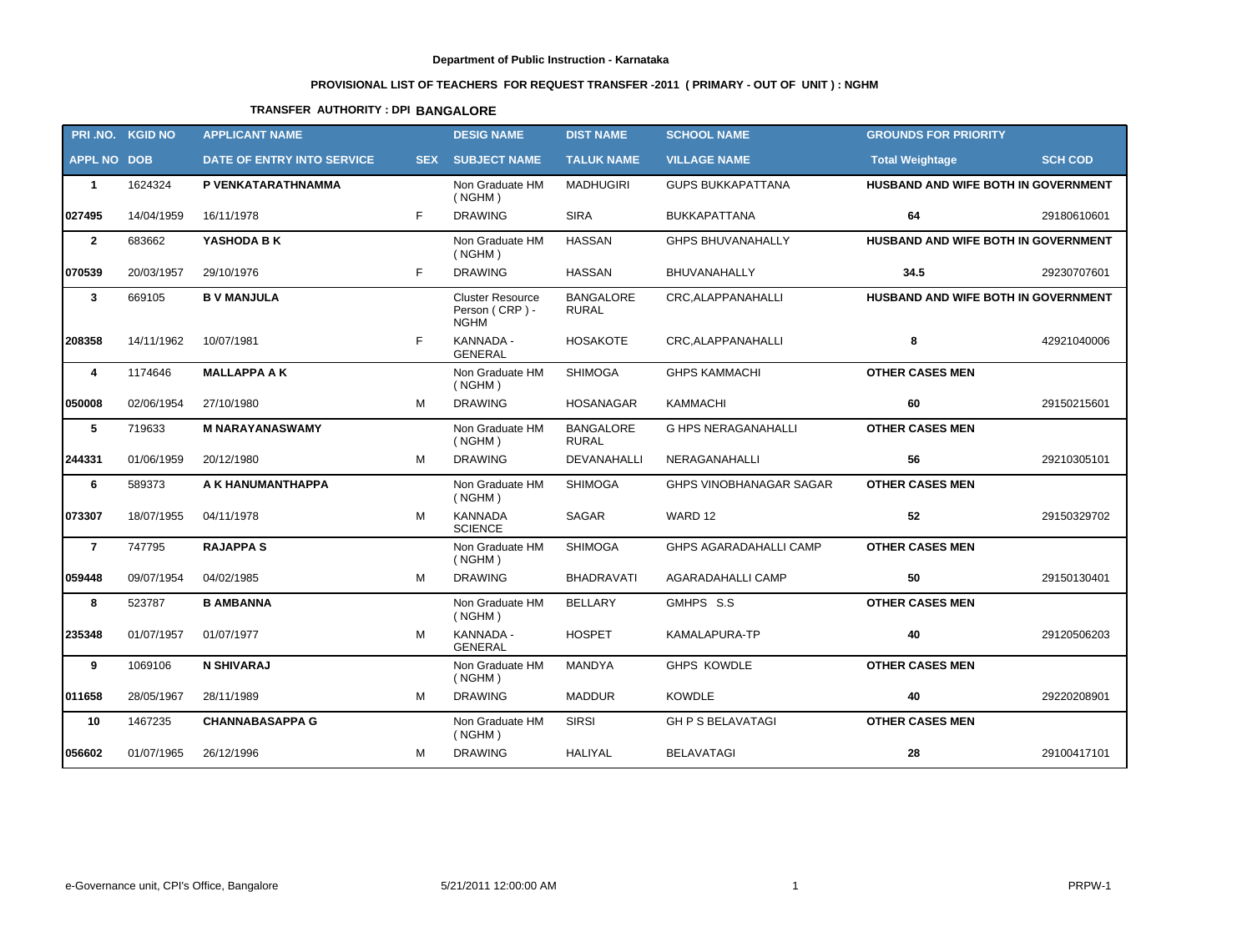# **PROVISIONAL LIST OF TEACHERS FOR REQUEST TRANSFER -2011 ( PRIMARY - OUT OF UNIT ) : NGHM**

## **TRANSFER AUTHORITY : DPI MYSORE**

| PRI .NO.           | <b>KGID NO</b> | <b>APPLICANT NAME</b>      |            | <b>DESIG NAME</b>           | <b>DIST NAME</b>                 | <b>SCHOOL NAME</b>                  | <b>GROUNDS FOR PRIORITY</b>         |                |
|--------------------|----------------|----------------------------|------------|-----------------------------|----------------------------------|-------------------------------------|-------------------------------------|----------------|
| <b>APPL NO DOB</b> |                | DATE OF ENTRY INTO SERVICE | <b>SEX</b> | <b>SUBJECT NAME</b>         | <b>TALUK NAME</b>                | <b>VILLAGE NAME</b>                 | <b>Total Weightage</b>              | <b>SCH COD</b> |
|                    | 598318         | <b>FARHATUNNISA</b>        |            | Non Graduate HM<br>(NGHM)   | AR                               | CHAMARAJANAG GHPS URDU BEEDI COLONY | <b>TERMINALLY ILL CASES</b>         |                |
| 095823             | 05/07/1959     | 29/09/1980                 | F.         | <b>DRAWING</b>              | <b>CHAMARAJA</b><br><b>NAGAR</b> | <b>BEEDI COLONY</b>                 | 45                                  | 29270102301    |
| $\overline{2}$     | 636001         | <b>K JAYASHANKARA</b>      |            | Non Graduate HM<br>(NGHM)   | <b>KODAGU</b>                    | <b>G H P SCHOOL CHETTIMANI</b>      | PHISICALLY HANDICAPPED (> 40%)      |                |
| 015968             | 10/08/1953     | 26/06/1981                 | м          | KANNADA -<br><b>GENERAL</b> | <b>MADIKERI</b>                  | <b>SINGATHUR</b>                    | 54                                  | 29250105101    |
| 3                  | 988729         | <b>S RAJAMMA</b>           |            | Non Graduate HM<br>(NGHM)   | <b>UDUPI</b>                     | <b>GMHPS NITTE - NITTE</b>          | HUSBAND AND WIFE BOTH IN GOVERNMENT |                |
| 229260             | 15/05/1958     | 12/09/1985                 | F          | <b>DRAWING</b>              | <b>KARKALA</b>                   | <b>NITTE</b>                        | 35                                  | 29160103205    |
| 4                  | 539976         | <b>SHEENA SD</b>           |            | Non Graduate HM<br>(NGHM)   | CHIKKAMANGAL<br><b>ORE</b>       | GHPS, KIGGA                         | <b>OTHER CASES MEN</b>              |                |
| 245866             | 01/06/1958     | 17/11/1981                 | м          | KANNADA -<br><b>GENERAL</b> | <b>SRINGERI</b>                  | RUSHYA SHRINGAPURA                  | 54.5                                | 28170100701    |
| 5                  | 539976         | <b>SHEENA SD</b>           |            | Non Graduate HM<br>(NGHM)   | CHIKKAMANGAL<br>ORE              | <b>GLPS DINDODI</b>                 | <b>OTHER CASES MEN</b>              |                |
| 178489             | 01/06/1958     | 17/11/1981                 | м          | <b>DRAWING</b>              | <b>SRINGERI</b>                  | YEDADALLI                           | 53.5                                | 29170101102    |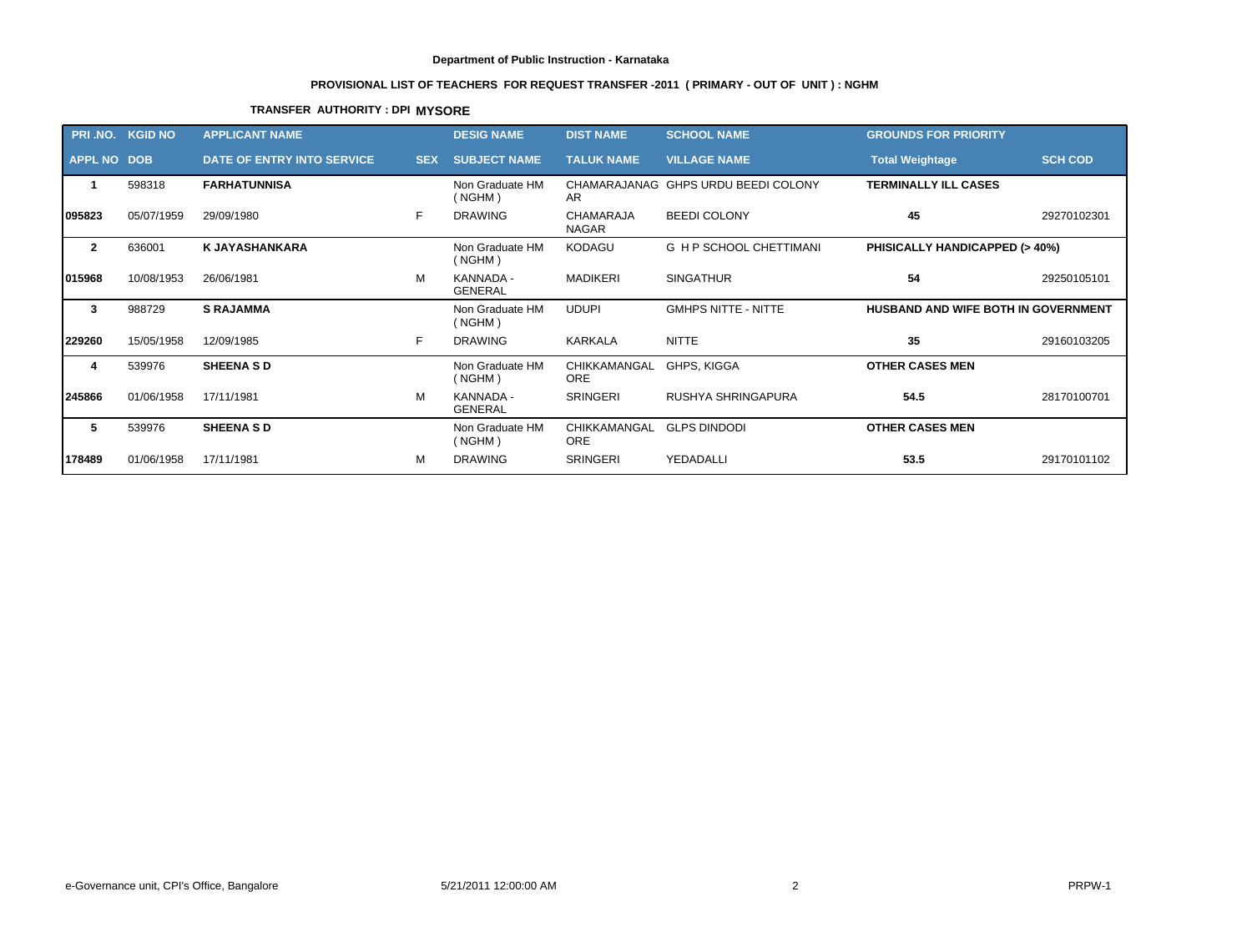# **PROVISIONAL LIST OF TEACHERS FOR REQUEST TRANSFER -2011 ( PRIMARY - OUT OF UNIT ) : NGHM**

# **TRANSFER AUTHORITY : DPI BELGAUM**

| PRI .NO.           | <b>KGID NO</b> | <b>APPLICANT NAME</b>             |            | <b>DESIG NAME</b>           | <b>DIST NAME</b>           | <b>SCHOOL NAME</b>                   | <b>GROUNDS FOR PRIORITY</b>         |                |
|--------------------|----------------|-----------------------------------|------------|-----------------------------|----------------------------|--------------------------------------|-------------------------------------|----------------|
| <b>APPL NO DOB</b> |                | DATE OF ENTRY INTO SERVICE        | <b>SEX</b> | <b>SUBJECT NAME</b>         | <b>TALUK NAME</b>          | <b>VILLAGE NAME</b>                  | <b>Total Weightage</b>              | <b>SCH COD</b> |
| $\mathbf{1}$       | 444081         | <b>B MAHABALA</b>                 |            | Non Graduate HM<br>( NGHM)  | <b>DAKSHINA</b><br>KANNADA | <b>GMUPS, JYOTHI NAGAR</b>           | PHISICALLY HANDICAPPED (> 40%)      |                |
| 063648             | 02/09/1954     | 12/11/1976                        | M          | KANNADA -<br><b>GENERAL</b> | <b>MOODABIDRE</b>          | WARD NO-8                            | 11                                  | 29240703101    |
| $\overline{2}$     | 727562         | SIDDRAMAYYA C KALLIMATH           |            | Non Graduate HM<br>( NGHM)  | <b>GULBARGA</b>            | <b>GHPS KERAKANALLI</b>              | HUSBAND AND WIFE BOTH IN GOVERNMENT |                |
| 049729             | 02/06/1954     | 01/06/1985                        | M          | <b>DRAWING</b>              | <b>AFZALPUR</b>            | KARAKANHALLI                         | 50                                  | 29040205901    |
| $\mathbf{3}$       | 876075         | JEEVANASAB NABHISAB HUYILAGOL     |            | Non Graduate HM<br>( NGHM)  | <b>HAVERI</b>              | <b>GHPS INAMYELLAPUR</b>             | HUSBAND AND WIFE BOTH IN GOVERNMENT |                |
| 062920             | 01/05/1956     | 21/10/1982                        | M          | <b>DRAWING</b>              | <b>HANAGAL</b>             | <b>INAMYELLAPUR</b>                  | 48.5                                | 29110507302    |
| 4                  | 481538         | <b>MEERA RANGA SHEDGERI</b>       |            | Non Graduate HM<br>( NGHM)  |                            | UTTARKANNADA GMHPS AMBARKODLA ANKOLA | HUSBAND OR WIFE IN GOVERNMENT       |                |
| 101625             | 01/07/1958     | 23/02/1978                        | F.         | <b>DRAWING</b>              | ANKOLA                     | WARD 2                               | 9                                   | 29100108701    |
| 5                  | 727555         | <b>PRAKASH</b>                    |            | Non Graduate HM<br>( NGHM)  | <b>GULBARGA</b>            | GOVT HPS NARONA (KAN)                | <b>OTHER CASES MEN</b>              |                |
| 081633             | 01/06/1963     | 01/06/1985                        | M          | <b>DRAWING</b>              | <b>ALAND</b>               | <b>NARONA</b>                        | 50                                  | 29040109201    |
| 6                  | 262747         | SIDDAPPA J BAGALI                 |            | Non Graduate HM<br>( NGHM)  | <b>CHIKKODI</b>            | K.H.P.S.AIGALITOT                    | <b>OTHER CASES MEN</b>              |                |
| 010464             | 01/06/1961     | 06/06/1985                        | м          | <b>DRAWING</b>              | <b>ATHANI</b>              | <b>AIGALI</b>                        | 50                                  | 29300101004    |
| $\overline{7}$     | 808777         | <b>BALACHANDRA S HUKKERI</b>      |            | Non Graduate HM<br>( NGHM)  | <b>CHIKKODI</b>            | K.H.P.S.SANKONATTI.                  | <b>OTHER CASES MEN</b>              |                |
| 211732             | 01/06/1962     | 22/09/1982                        | М          | <b>DRAWING</b>              | <b>ATHANI</b>              | <b>ATHANI</b>                        | 48                                  | 29300100113    |
| 8                  | 547136         | <b>SHRISHAIL WALIKAR</b>          |            | Non Graduate HM<br>( NGHM)  | <b>HAVERI</b>              | <b>GMPS KADKOL</b>                   | <b>OTHER CASES MEN</b>              |                |
| 090728             | 01/06/1952     | 13/11/1979                        | м          | <b>DRAWING</b>              | <b>SAVANUR</b>             | <b>KADKOL</b>                        | 47.5                                | 29111603403    |
| 9                  | 758385         | <b>NOORAHMED A NAGARBOUDI</b>     |            | Non Graduate HM<br>( NGHM)  | <b>CHIKKODI</b>            | <b>U.H.P.S.</b>                      | <b>OTHER CASES MEN</b>              |                |
| 132993             | 01/06/1959     | 28/06/1981                        | м          | <b>DRAWING</b>              | <b>KAGWAD</b>              | <b>SHIRGUPPI</b>                     | 46                                  | 29301301503    |
| 10                 | 581140         | <b>SUDHAKAR C JANIVARAD</b>       |            | Non Graduate HM<br>( NGHM)  | <b>KOPPAL</b>              | <b>GHPS MADINUR</b>                  | <b>OTHER CASES MEN</b>              |                |
| 203514             | 01/06/1961     | 20/01/1982                        | м          | <b>DRAWING</b>              | <b>KOPPAL</b>              | <b>MADINUR</b>                       | 46                                  | 29070312001    |
| 11                 | 1100276        | <b>SHIVANANDA KOLI</b>            |            | Non Graduate HM<br>( NGHM)  | <b>RAICHUR</b>             | HPS BUKKANAHATTI.                    | <b>OTHER CASES MEN</b>              |                |
| 154493             | 01/06/1970     | 07/06/1990                        | М          | <b>DRAWING</b>              | <b>SINDHANUR</b>           | <b>BUKKANATTI</b>                    | 40                                  | 29060802101    |
| 12                 | 1112174        | <b>BANDAGISA HUSAINSA TELSANG</b> |            | Non Graduate HM<br>( NGHM)  | <b>CHIKKODI</b>            | U.H.P.S.SATTI                        | <b>OTHER CASES MEN</b>              |                |
| 085819             | 01/06/1967     | 16/09/1989                        | М          | <b>DRAWING</b>              | ATHANI                     | <b>SATTI</b>                         | 33                                  | 29300106803    |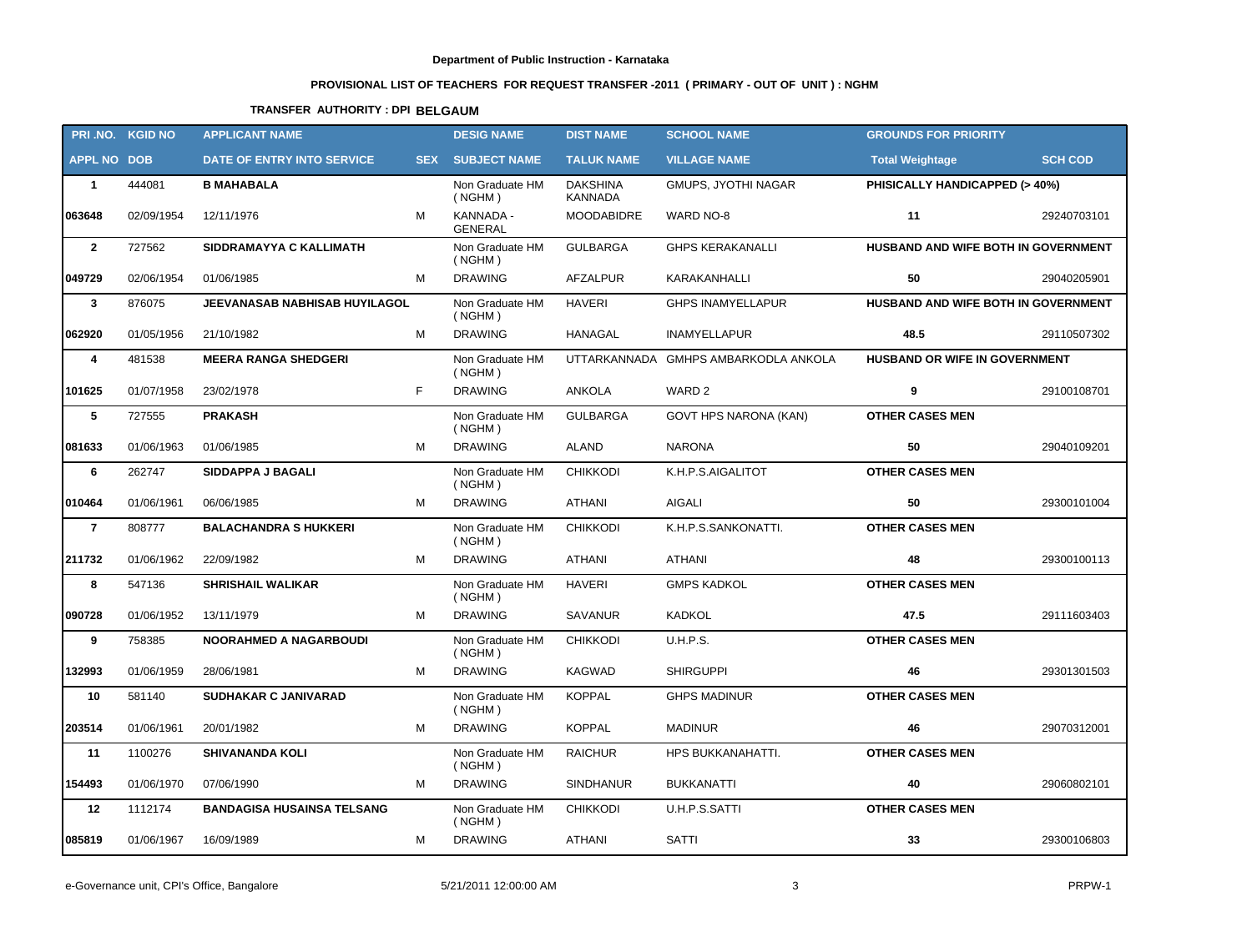| 13     | 1837995    | <b>DHARMARAYA HONNAKASTURI</b> | Non Graduate HM<br>(NGHM)   | <b>DAKSHINA</b><br>KANNADA | GUPS, MAYA | <b>OTHER CASES MEN</b> |             |
|--------|------------|--------------------------------|-----------------------------|----------------------------|------------|------------------------|-------------|
| 086385 | 01/08/1967 | 01/02/2000                     | KANNADA -<br><b>GENERAL</b> | <b>BELTHANGADY</b>         | BELAL      | 20                     | 29240200902 |